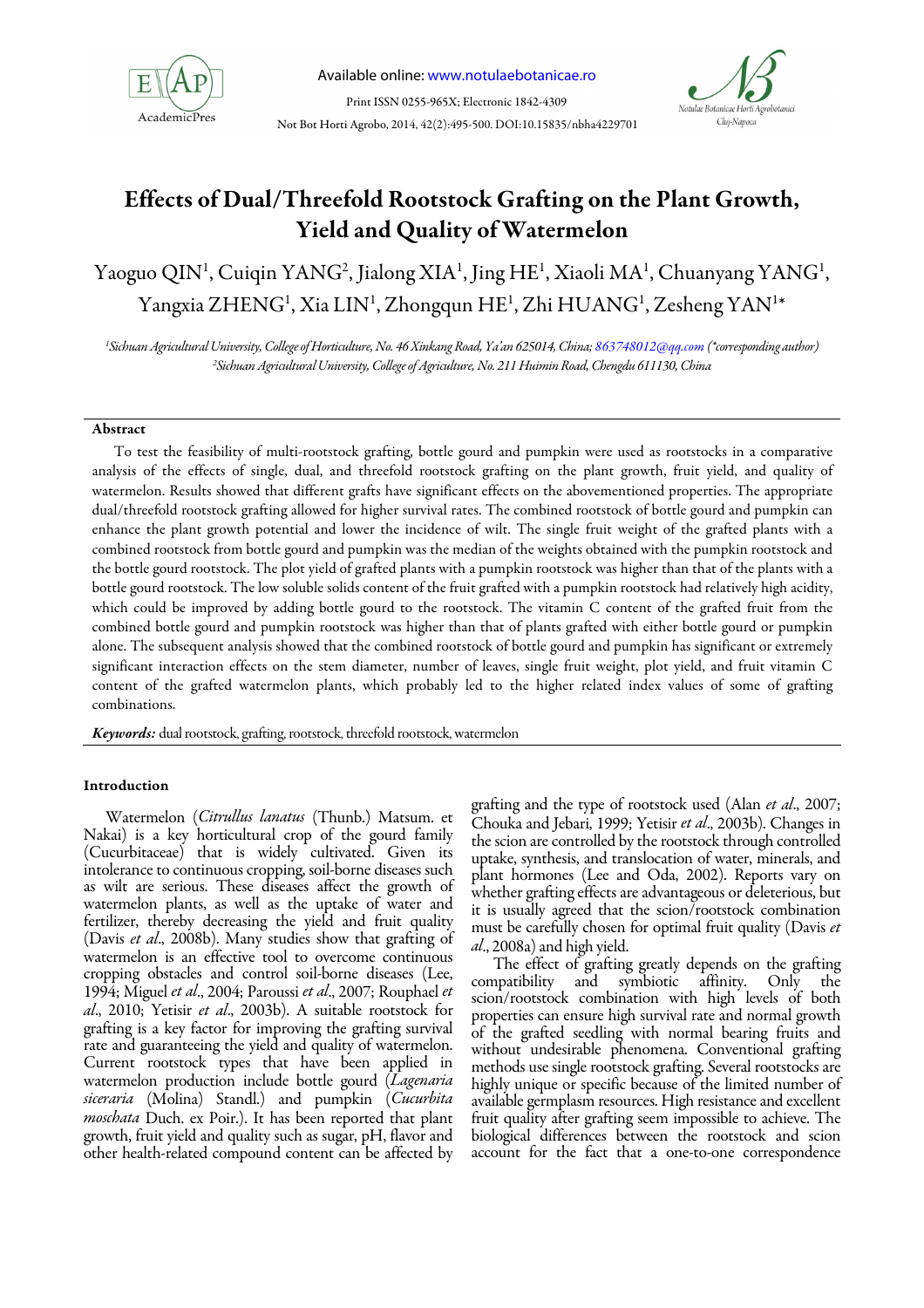between these plants is not necessarily the optimum combination for building a symbiotic relationship. When multiple rootstocks are used, especially with the complementary differences between rootstocks, the dual/threefold rootstock grafting method can simultaneously increase the resistance and yield, as well as improve the fruit quality. Thus, this method is of great significance on the relatively benign industrial development of watermelon production.

Previous studies have reported the effects of dual rootstock grafting on the growth, yield, and fruit quality of cucumber. These studies indicated that dual rootstock grafting can enhance the growth potential of cucumber plants and promote the uptake of water and fertilizer. The single fruit weight and the soluble sugar content in fruit were higher with double rootstock grafting than with single rootstock grafting or in self-rooted plants (Chu et al., 2010). Specific dual rootstock combinations produced significantly higher yield than single rootstock grafting (Wang et al., 2011). Most studies on watermelon grafting focused on the effects of different single rootstock varieties on the growth, disease resistance, yield, and fruit quality of the grafted plant. To the best of our knowledge, the effects of dual/threefold rootstock grafting on the yield and quality of watermelon have not been previously reported.

The present experiment adopted bottle gourd and pumpkin as rootstocks and explored their effects on the survival rate, plant growth, yield, and quality of watermelon. The effects of grafting with different numbers and combinations of rootstocks were studied. The feasibility of multi-rootstock grafting and the complementation of differences between multiple rootstocks were assessed to find the optimal scion/rootstock combination and to provide a theoretical guide for their application in watermelon production.

#### Materials and methods

The tested rootstocks were the 'Zao Sheng Xi Zhen' cultivar of pumpkin and the 'Xi Ye' cultivar of bottle gourd. The tested scion was the 'Zao Jia' cultivar of watermelon. The seeds were provided by the Sichuan Seed Company.

## Seedling production

The bottle gourd seeds were soaked and pregerminated on March 16, 2013, whereas the pumpkin seeds were soaked and pregerminated on March 18, 2013. All the seeds were sown after they germinated. The single rootstocks were prepared and sown in 32-plug trays. The dual rootstocks were sown in  $6.5 \text{ cm} \times 6.5 \text{ cm}$  nutrition pots, whereas the threefold rootstock were in 9 cm × 9 cm nutrition pots. Each tray or pot was covered with a thin plastic film after sowing, and the trays and pots were left uncovered after the seeds had sprouted. The scions were sown on March 20 after seed pregerminating. Grafting was commenced once the rootstocks had grown one leaf and one root tip and the cotyledons of the scion had spread.

# Grafting methods

Single rootstock grafting method: A single plant of the rootstock was selected. One cotyledon was cut off and its growth point was obliquely sliced downward with a blade, such that the bevel cut and the vertical direction formed a 30° angle. The section length should be 0.5 cm. At a point 1 cm away from the scion cotyledon, the hypocotyl was obliquely cut downward to form a 30° angle with the vertical direction. The length of this section should be equal to the rootstock length. The sections of the rootstock and scion were then closely aligned and fit together. A 1 cm-wide plastic sheet was used to bundle both sections together, which was fixed in place with grafting clips.

Dual rootstock grafting method: One cotyledon was cut off and the corresponding growing point was sliced for each of the two rootstocks with a blade, using a method similar to that of single rootstock grafting. At a point 1 cm away from the scion cotyledon, cuts were made at the two opposite sides of the hypocotyledonary axis by an angle of 30° to form a wedge with two symmetrical sections. Each had the same length as the rootstock. All sections were aligned and fit together, such that the sections of the two rootstock plants and two sections of one scion plant were close together. A 1 cm-wide plastic sheet was used to bundle both sections together, which was fixed in place with grafting clips.

Threefold rootstock grafting method: One cotyledon was cut off and the corresponding growing point was sliced for each of the three rootstocks with a blade, using a method similar to that of single rootstock grafting. At 1 cm from the scion cotyledon, the hypocotyledonary axis was evenly cut into three sides, with each of the sections forming a 30° angle with the vertical direction. The section lengths were equal to the rootstock length. All sections were aligned and fit together, such that the sections of the three rootstock plants and three sections of one scion plant were close together. A 1 cm-wide plastic sheet was used to bundle both sections together, which was fixed in place with grafting clips.

### Grafted treatments

The experiment used 10 grafted treatments listed in Tab. 1. Each treatment contained grafting of 100 plants, and the experiment was performed with three replicates using a completely randomized design.

## Field planting and field management

Perennial watermelon and a parcel of land with uniform soil fertility at the farmstead of Sichuan Agricultural University were chosen for planting in open field. For each  $667 \text{ m}^2$  field, 2500 kg organic fertilizer, 30 kg superphosphate, and 10 kg potassium sulfate were applied as the base fertilizer, and each plant was separated by a ridge for every 2.5 m row spacing. The field planting of the three-leaf-one-tip grafted seedling was finished on May 3, 2013. The row spacing was  $0.4 \text{ m} \times 2.5 \text{ m}$ , and the plot area was  $20 \text{ m}^2$ , with 20 plants in each plot arranged in a randomized block design with 3 replications. While the plants were in bloom and bearing fruits, pruning or training of the plant is needed to select a fruit that will be eaten after bearing and to finish the topdressing and watering.

## Testing indexes and methods

On day 20 after grafting, the survival rate of each grafted plant was tested. During the peak season for fruit growth, 10 plants were randomly selected from each plot for testing the stem diameter and the number of leaves. A portable chlorophyll fluorometer (PAM-2500, Walz, Germany) was used to test the Fv/Fm and ФPSII values of the leaves during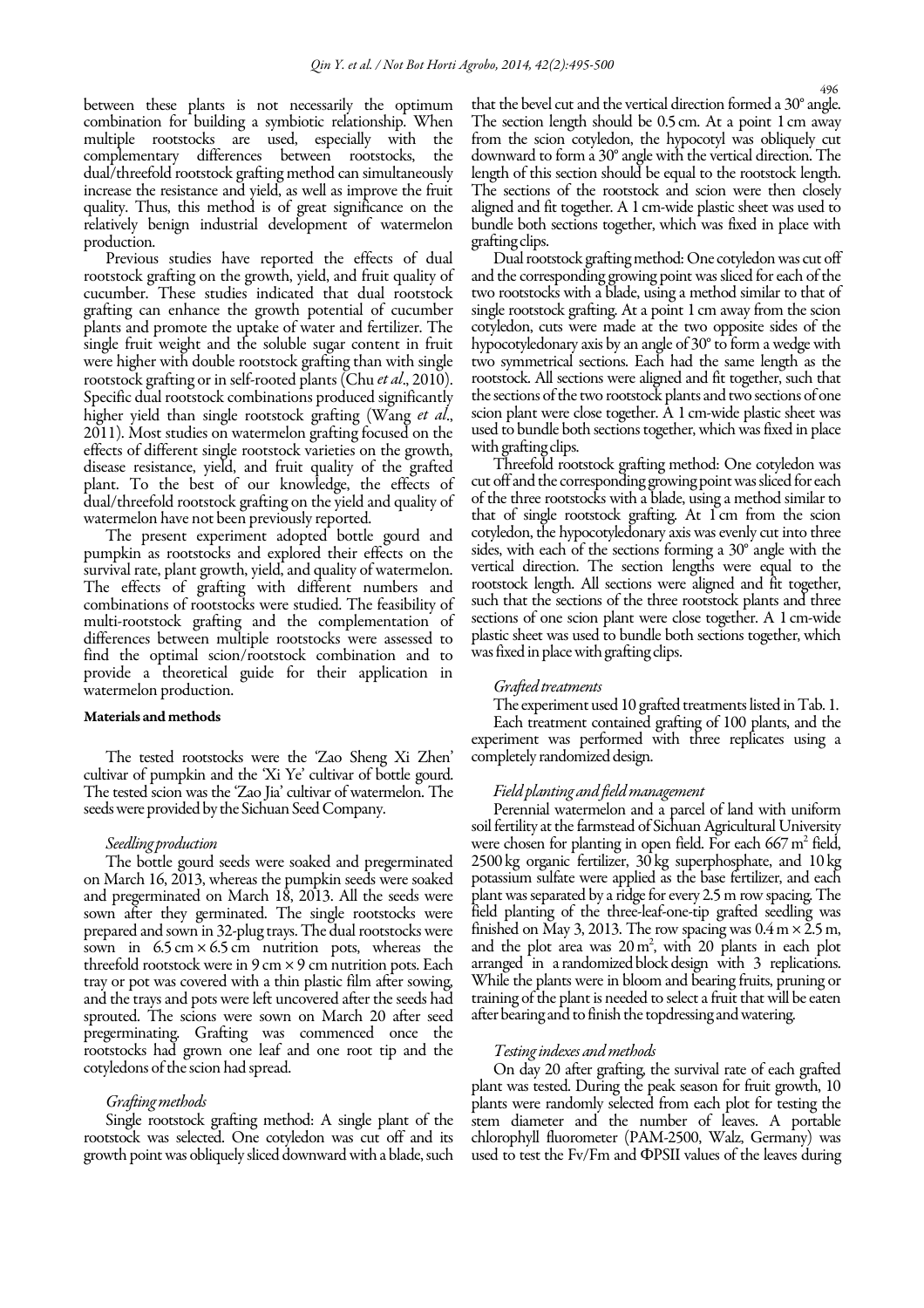|  |  | Tab. 1. Different grafted treatments in this experiment |
|--|--|---------------------------------------------------------|
|  |  |                                                         |

| Code           | Treatment                                     | Description                                                                                                                    |  |  |
|----------------|-----------------------------------------------|--------------------------------------------------------------------------------------------------------------------------------|--|--|
| $T_1$          | 1 watermelon/1 bottle gourd                   | One watermelon plant was grafted onto one bottle gourd plant that<br>functioned as its rootstock.                              |  |  |
| T <sub>2</sub> | 1 watermelon/1 pumpkin                        | One watermelon plant was grafted onto one pumpkin plant that<br>functioned as its rootstock.                                   |  |  |
| T <sub>3</sub> | $1$ watermelon/ $1$ bottle gourd $+1$ pumpkin | One watermelon plant was simultaneously grafted onto one bottle gourd<br>plant and one pumpkin plant as its two rootstocks.    |  |  |
| T <sub>4</sub> | 1 watermelon/2 bottle gourd                   | One watermelon plant was simultaneously grafted onto two bottle gourd<br>plants as its two rootstocks.                         |  |  |
| $T_{5}$        | 1 watermelon/2 pumpkin                        | One watermelon plant was simultaneously grafted onto two pumpkin<br>plants as its two rootstocks.                              |  |  |
| T <sub>6</sub> | 1 watermelon/1 bottle gourd + 2 pumpkin       | One watermelon plant was simultaneously grafted onto one bottle gourd<br>plant and two pumpkin plants as its three rootstocks. |  |  |
| T <sub>7</sub> | $1$ watermelon/2 bottle gourd + $1$ pumpkin   | One watermelon plant was simultaneously grafted onto two bottle gourd<br>plants and one pumpkin plant as its three rootstocks. |  |  |
| $T_{8}$        | 1 watermelon/3 bottle gourd                   | One watermelon plant was simultaneously grafted onto three bottle gourd<br>plants as its three rootstocks.                     |  |  |
| T <sub>9</sub> | 1 watermelon/3 pumpkin                        | One watermelon plant was simultaneously grafted onto three pumpkin<br>plants as its three rootstocks.                          |  |  |
| Control        | Self-rooted watermelon, as control.           |                                                                                                                                |  |  |

the fruit setting position. During fruit ripening and harvesting (30 days after pollination), 10 plants were randomly selected for testing the single fruit weight and the plot yield was measured. A digital refractometer (Atago, Japan) was used to test the soluble solids content in fruit. The titratable acid content was measured by titration with NaOH, whereas the vitamin C content was tested by 2,6-dichlorophenol indophenol titration (Zhao *et al.*, 2006).

#### Statistical analysis

Data were analysed with one-way ANOVA using SPSS version 19 (SPSS Inc., Chicago, IL) for Windows and means were compared with Duncan's multiple range test at 5% level of significance.

# Results and discussions

# Effects of dual/threefold rootstock grafting on survival rate of watermelon seedlings

The results showed that the rootstock with varying amounts and different grafting combinations had significant effects on the survival rate of watermelon seedlings (Fig. 1). The



 Fig. 1. Effects of single/dual/threefold rootstock grafting on survival rate of watermelon seedlings. Data with the different letter above the bars are significantly different at  $P \le 0.05$ 

survival rates of bottle gourd  $(T_1)$  and pumpkin  $(T_2)$  during single rootstock grafting were above 90%, indicating that both rootstock varieties had the best graft compatibility for watermelon. Except for the low survival rate of  $\overline{T}_9$  grafting, no significant differences were observed between the dual and threefold rootstock grafts in terms of the survival rate. The survival rates of the grafts  $(T_3 \text{ and } T_8)$  were not significantly lower than those of single rootstock grafting, which indicated that appropriate multi-rootstock grafting could similarly obtain a higher survival rate. The analytical results showed that the survival rate of the plants grafted with a pumpkin plant as rootstock varied with the amount of pumpkin rootstock. With the increasing quantity of pumpkin rootstocks, the survival rate of the grafted plants showed a downward trend. By varying the amount of bottle gourd as the rootstock, no significant differences were observed among the grafted plants in terms of their survival rate. Combined grafting with pumpkin and bottle gourd rootstocks did not have any significant interaction effects.

Yetisir et al. (2003a) observed that survival rate was high (95%) in Lagenaria type rootstocks, while it was low (65%) in Cucurbita type rootstocks. It was concluded that plant survival rates of grafted watermelon varied depending on rootstock characteristics and its compatibility with scion. In this study, the increased amount of rootstock made it difficult for the rootstock-scion section to heal, which consequently hindered plant survival. Although the survival rates of some multirootstock grafted treatments were lower than those of single rootstock grafting, both rates were still above 70%.

# Effects of dual/threefold rootstock grafting on the growth of watermelon plants

As shown in Tab. 2, the different grafted treatments had significant effects on stem diameter, number of leaves, Fv/Fm and ФPSII values of watermelon plants.

Several grafted treatments, namely,  $T_8$ ,  $T_3$ ,  $T_9$ ,  $T_5$ , and  $T_7$ had thicker stem diameters, whereas the control plants had the smallest stem diameter. The grafts  $T_3$  and  $T_8$  had the largest, whereas the control plants had the fewest number of leaves on all treatments. Some related reports suggest that grafting significantly affected plant growth. Grafted plants showed

497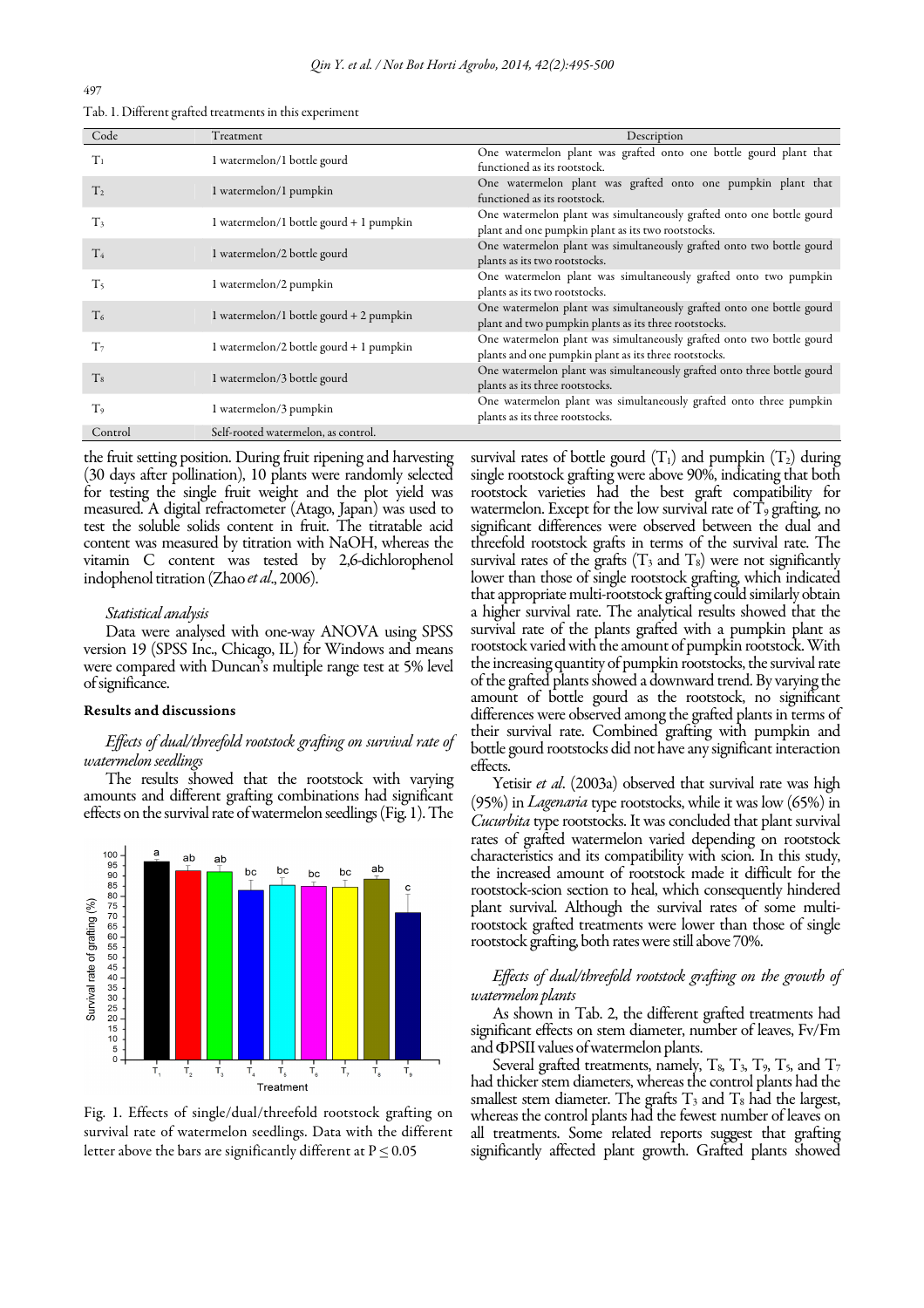Tab. 2. Effects of different grafted treatments on the growth of watermelon plants

| Treatment      | Stem diameter (cm) | Number of leaves<br>(leaf/plant) | Fv/Fm               | $\Phi$ PSII | Incidence of <i>Fusarium</i><br>$\text{wilt}(\%)$ |
|----------------|--------------------|----------------------------------|---------------------|-------------|---------------------------------------------------|
| $T_1$          | $6.1$ bcd          | 13.2c                            | 0.655c              | 0.56 cd     | 77 a                                              |
| T <sub>2</sub> | 6.3c               | 12.6c                            | $0.723$ ab          | $0.62$ abcd | 10 <sub>b</sub>                                   |
| $T_3$          | 8.6 a              | 24.0a                            | $0.752$ ab          | 0.71ab      | 0 <sub>b</sub>                                    |
| T <sub>4</sub> | 5.6 cd             | 13.7c                            | $0.703$ abc         | 0.55d       | 53 a                                              |
| T <sub>5</sub> | 7.4 ab             | 12.9c                            | 0.697 <sub>bc</sub> | $0.64$ abcd | 7 <sub>b</sub>                                    |
| T <sub>6</sub> | 6.7 <sub>bc</sub>  | 14.7c                            | 0.761a              | 0.75a       | 0 <sub>b</sub>                                    |
| T <sub>7</sub> | 7.4 ab             | 20.0 <sub>b</sub>                | 0.754 ab            | $0.69$ abc  | 0 <sub>b</sub>                                    |
| T <sub>8</sub> | 8.7 a              | $21.5$ ab                        | $0.707$ abc         | $0.59$ bcd  | 50a                                               |
| T <sub>9</sub> | 8.5 a              | 15.5c                            | $0.707$ abc         | $0.63$ abcd | 17 <sub>b</sub>                                   |
| Control        | 4.6d               | 8.5 d                            | 0.764a              | $0.65$ abcd | 55 a                                              |

Different letters between treatments denote significant differences (Duncan test, P ≤ 0.05).

Tab. 3. Effects of different grafted treatments on yield and quality of watermelon

| Treatment      | Single fruit weight<br>(kg) | Plot yield $(kg/20m^2)$ | Total soluble solids<br>content $(\%)$ | Titratable acids<br>content $(g/100ml)$ | Vitamin C content<br>(mg/100ml) |
|----------------|-----------------------------|-------------------------|----------------------------------------|-----------------------------------------|---------------------------------|
| $T_1$          | 0.65d                       | 5.57 de                 | 9.85 a                                 | $0.07$ ab                               | 4.97 abc                        |
| T <sub>2</sub> | 2.00a                       | 19.19ab                 | 7.53 b                                 | $0.08$ ab                               | 3.08c                           |
| $T_3$          | 1.22c                       | 15.64 abc               | 10.07a                                 | $0.07$ ab                               | 6.47 ab                         |
| T <sub>4</sub> | 0.74d                       | 11.71 bcd               | 9.32a                                  | 0.06 <sub>b</sub>                       | 4.50 <sub>bc</sub>              |
| T <sub>5</sub> | 1.67 <sub>b</sub>           | 19.16 ab                | 8.43 ab                                | 0.09a                                   | 4.65 <sub>bc</sub>              |
| T <sub>6</sub> | 1.29c                       | $19.08$ ab              | 9.38a                                  | $0.08$ ab                               | 7.97 a                          |
| T <sub>7</sub> | 1.17c                       | 22.16a                  | 9.17 ab                                | 0.06 <sub>b</sub>                       | $5.40$ abc                      |
| $T_8$          | 0.70d                       | 8.05 cde                | 8.73 ab                                | $0.07$ ab                               | $4.90$ abc                      |
| T <sub>9</sub> | 1.67 <sub>b</sub>           | 18.09 ab                | 8.37 ab                                | $0.07$ ab                               | 3.87 bc                         |
| Control        | 0.26e                       | 1.83e                   | 9.53a                                  | 0.06 <sub>b</sub>                       | $6.50$ ab                       |

Different letters between treatments denote significant differences (Duncan test, P ≤ 0.05).

more leaves, larger leaf area, thicker main stem diameter (Alan et al., 2007; Liu et al., 2003; Yetisir and Sari, 2003a) as compared with the control. Grafted plants on the rootstocks were more vigorous with significant higher yields in comparison with the non-grafted plants (Paroussi et al., 2007). The experiment of dual rootstock grafting with cucumber as the rootstock indicated that dual rootstock grafting was superior to single rootstock grafting in terms of the plant length, stem diameter, and number of leaves (Chu et al., 2010), consistent with our results.

The chlorophyll fluorescence parameters can be used to assess photosynthetic performance in vivo (Baker, 2008). Values of Fv/Fm reflect the potential quantum efficiency of PSⅡ and are used as a sensitive indicator of plant photosynthetic performance. ФPSⅡ is the quantum yield of PSⅡ photochemistry and can reflect the actual photochemical efficiency of PSⅡ in the light (Maxwell and Johnson, 2000). In this study, the Fv/Fm values of the leaves of differently grafted treatment plants were relatively low for  $T_1$  and  $T_5$ . No significant differences were observed between the plants that were grafted in other treatments. The ФPSII of the leaves of plants grafted with bottle gourd as the rootstock  $(T_4, T_1, T_2)$ T8) was low. No significant differences were observed between the plants grafted in other treatments. The Fv/Fm and ФPSII values in the leaves of the plant with the combination of bottle gourd and pumpkin as its rootstock  $(T_6, T_3, T_4)$  were relatively high.

Generally, threefold rootstock grafting was superior to dual rootstock grafting, which was superior to single rootstock in terms of the stem diameter and the number of leaves, as well as the values of Fv/Fm and ФPSII. The subsequent analysis showed that the combination of bottle gourd and pumpkin as rootstocks had significant positive interaction effects on the grafted watermelon plants in terms of the stem diameter and number of leaves, as well as the Fv/Fm and ФPSII values of the leaf.

The multi-rootstock grafted plants ( $T_3$ ,  $T_6$ , and  $T_7$ ) showed no signs of wilting, whereas those with pumpkin as the rootstock had a lower incidence of wilting. Plants with the bottle gourd alone as rootstock (T<sub>1</sub>, T<sub>4</sub>, and  $\breve{\mathrm{T}}_8$ ) and the control plants had a higher incidence of wilting. Therefore, the disease resistance was higher with pumpkin as the rootstock than with bottle gourd. Grafts with pumpkin alone or with a combination of pumpkin and bottle gourd as rootstocks could significantly improve disease resistance. Disease resistance in grafted plants might be attributed entirely to the tolerance of the roots of the stock plants to soil-borne diseases. Yetisir et al. (2003b) found that all rootstocks and grafted plants used in their study were resistant to three known races of Fusarium oxyporum f.sp. niveum. The non-grafted plants showed the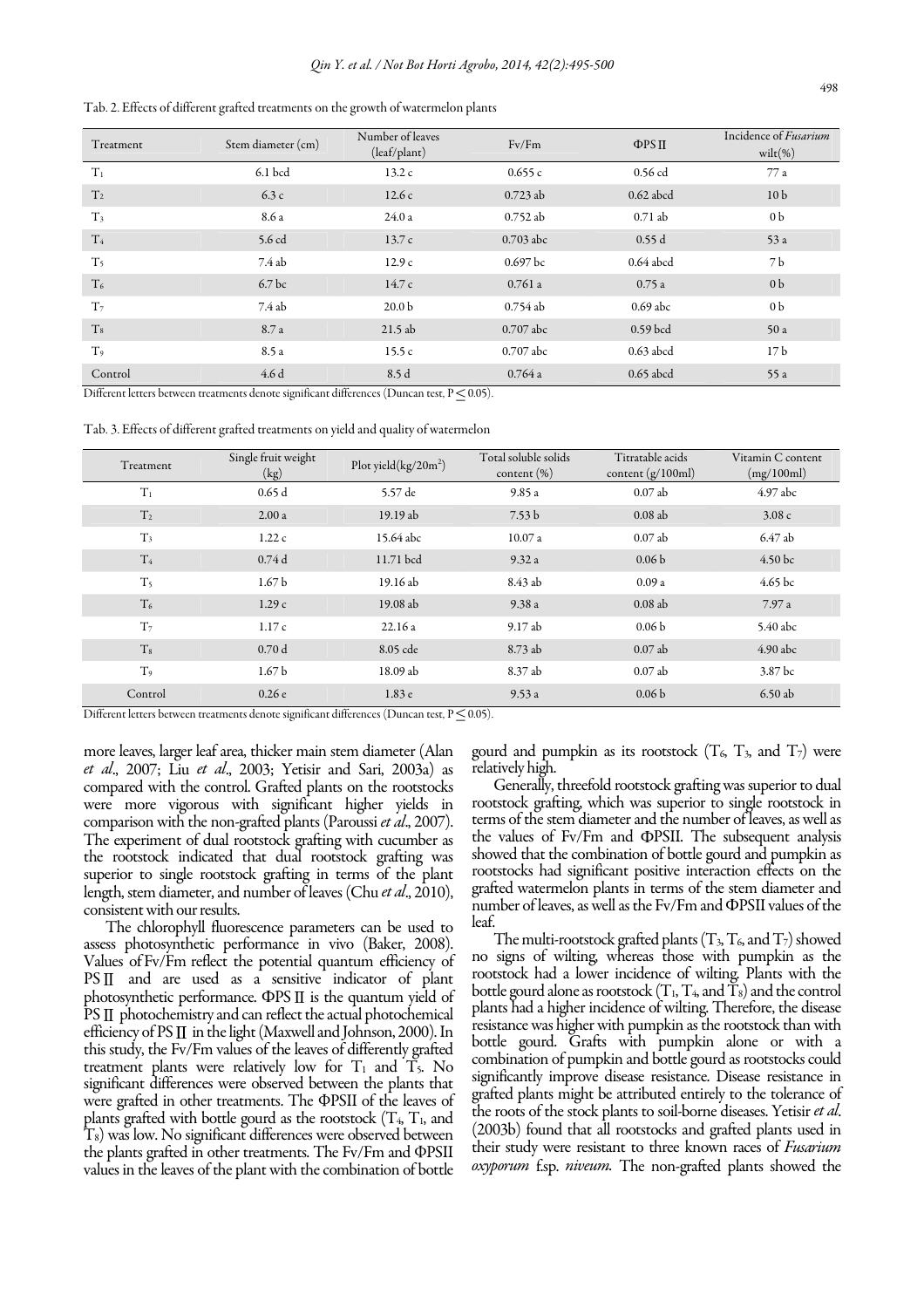highest degree of disease incidence, while the grafted plants on all the rootstocks tested showed low disease incidence (Paroussi et al., 2007).

A comprehensive comparison showed that the grafted plant  $(T_3)$  had the best growth potential, followed by the  $T_7$ treatment. Meanwhile, the control plant had the poorest growth, whereas all the other plants that were grafted using other rootstocks had average growth potential.

# Effects of dual/threefold rootstock grafting on yield and quality of watermelon

As shown in Tab. 3, the rootstock with varying amounts and different grafting combinations had significant effects on single fruit weight, plot yield, total soluble solids content, titratable acids content and vitamin C content of watermelon.

 studies on cucumbers have shown that the single fruit weight The plants with pumpkin alone as the rootstock  $(T_2, T_5, T_6)$ and  $T_9$ ) had the maximum mean single fruit weight, which was significantly greater than the mean single fruit weight of the grafted plants that used any other combination as the rootstock. The single fruit weight of the  $T_6$ ,  $T_3$ , and  $T_7$ treatments was significantly greater than those of plants that did not have pumpkin rootstocks. No significant differences were observed between the plants grafted with bottle gourd alone as the rootstock  $(T_1, T_4, T_5)$ . However, these grafted plants were superior to the self-rooted watermelon in terms of the mean single fruit weight. This partially agrees with the results of Turhan et al. (2012) who reported that fruit weight was significantly influenced and increased by grafting as compared to the non-grafted plant. Miguel et al. (2004) also showed that the appropriate rootstock increased fruit size and improved yield stability compared to the nongrafted plants. In this study, differently grafted plants could be ranked based on the single fruit weight: plants grafted with pumpkin alone as rootstock > plants with pumpkin and bottle gourd as rootstock > plants with bottle gourd alone as rootstock > self-rooted watermelon plants. Therefore, as long as the combined rootstock included the pumpkin plant, the mean single fruit weight would increase appreciably compared with the bottle gourd. However, the combination of pumpkin and bottle gourd as rootstocks had extremely significant negative interaction effects on the single fruit weight, which indicated that grafting with the combined pumpkin and bottle gourd rootstock might lower the single fruit weight. Previous obtained by dual rootstock grafting was appreciably higher than that obtained by single rootstock grafting (Chu et al., 2010).

A comparison of all grafts that the plot yield of  $T_7$  was significantly higher than that of  $T_4$ ,  $T_8$ ,  $T_1$  and control, without significant differences between the plot yield of  $T_7$  and that of  $T_2$ ,  $T_5$ ,  $T_6$ ,  $T_9$  and  $T_3$ . Differently grafted plants could be ranked based on the plot yield: plants grafted with pumpkin as rootstock > plants with bottle gourd alone as rootstock > selfrooted watermelon plants. Therefore, any plant grafted with pumpkin as its rootstock could remarkably increase its plot yield, whereas the bottle gourd as rootstock had a common effect. Sun and Lin (2014) reported that watermelons grafted onto Cucurbita type rootstocks produced higher yields than those onto Cucurbita type rootstocks. However, Yetisir and Sari  $(2003a)$  obtained the opposite result.

The different results may result from the use of different genotypes of rootstock or scion. The experiment on the dual rootstock grafting of cucumber showed that some types of dual rootstock grafting could significantly improve the yield compared with single rootstock grafting. However, some combinations did not have significant effects (Wang et al., 2011). Upon further analysis, the combination of pumpkin and bottle gourd as rootstocks had extremely significant interaction effects on the plot yield. The grafting of  $T_7$  with pumpkin and bottle gourd as the rootstock showed positive interaction effects, probably resulting in the higher yield obtained.

No significant differences were observed among most of the grafts and the control in terms of the soluble solids content in the harvested fruit. The soluble solids content of the grafted fruit with pumpkin as rootstock  $(T_2, T_5, T_6)$ was relatively low, which indicated that the soluble solids content was greatly affected. However, this value was less affected after the bottle gourd was added as the rootstock. Yetisir and Sari (2003a) found that soluble solids of watermelon were greatly affected by grafting, but the results were dependent on the rootstock used. Overall, grafting with bottle gourd or pumpkin alone as the rootstock will lower the soluble solids content in watermelon fruits, especially when grafting is performed with pumpkin alone as the rootstock (Alan et al., 2007; Alexopoulos et al., 2007). However, other studies have shown that the soluble solids content in watermelon fruits have no significant changes for grafting with pumpkin alone as the rootstock (Bekhradi et al., 2011; Colla et al., 2006; Huitrón-Ramírez et al., 2009). The differences in reported results may be attributable in part to type of rootstock/scion combinations used, different cultivation techniques and environmental conditions.

Our analysis of the different grafted plants revealed that the titratable acids content of fruits in  $T_5$  was higher, whereas those in the  $T_4$  and control were relatively lower. By contrast, the acidity of the watermelon fruit grafted with pumpkin as rootstock was higher, whereas that grafted with bottle gourd as rootstock was relatively lower. Grafting with either bottle gourd or pumpkin alone as rootstock could increase the titratable acid content of scion. Similarly, the miniwatermelon grafted onto the commercial hybrid rootstock 'PS 1313' (C. maxima  $\times$  C. moschata) exhibited higher titratable acidity (Proietti et al. 2008)

A comparison of the vitamin C content in fruits of the grafted plants showed that the vitamin C content of  $T_6$  was relatively high. The observed vitamin C content for  $T_6$  was appreciably higher than that of  $T_2$ ,  $T_9$ ,  $T_5$ , and  $T_4$ , and was not significantly different from the control group. Proietti et al. (2008) showed that total vitamin C contents for grafted mini-watermelon plants were higher 7% than those from ungrafted plants. The vitamin C content in the watermelon fruit from the plant grafted with a combination of bottle gourd and pumpkin as its rootstock was higher than that of plants grafted with bottle gourd or pumpkin alone as rootstock. The vitamin C content with bottle gourd alone as the rootstock was higher than with pumpkin alone as the rootstock. This trend is inconsistent with the earlier result that no significant differences were found between the dual rootstock and single rootstock grafting in terms of the vitamin C content in the fruits of cucumber plants (Chu et al., 2010). The effects of the combination of bottle gourd and pumpkin as the rootstock on the vitamin C content showed extremely significant positive interaction effects, which